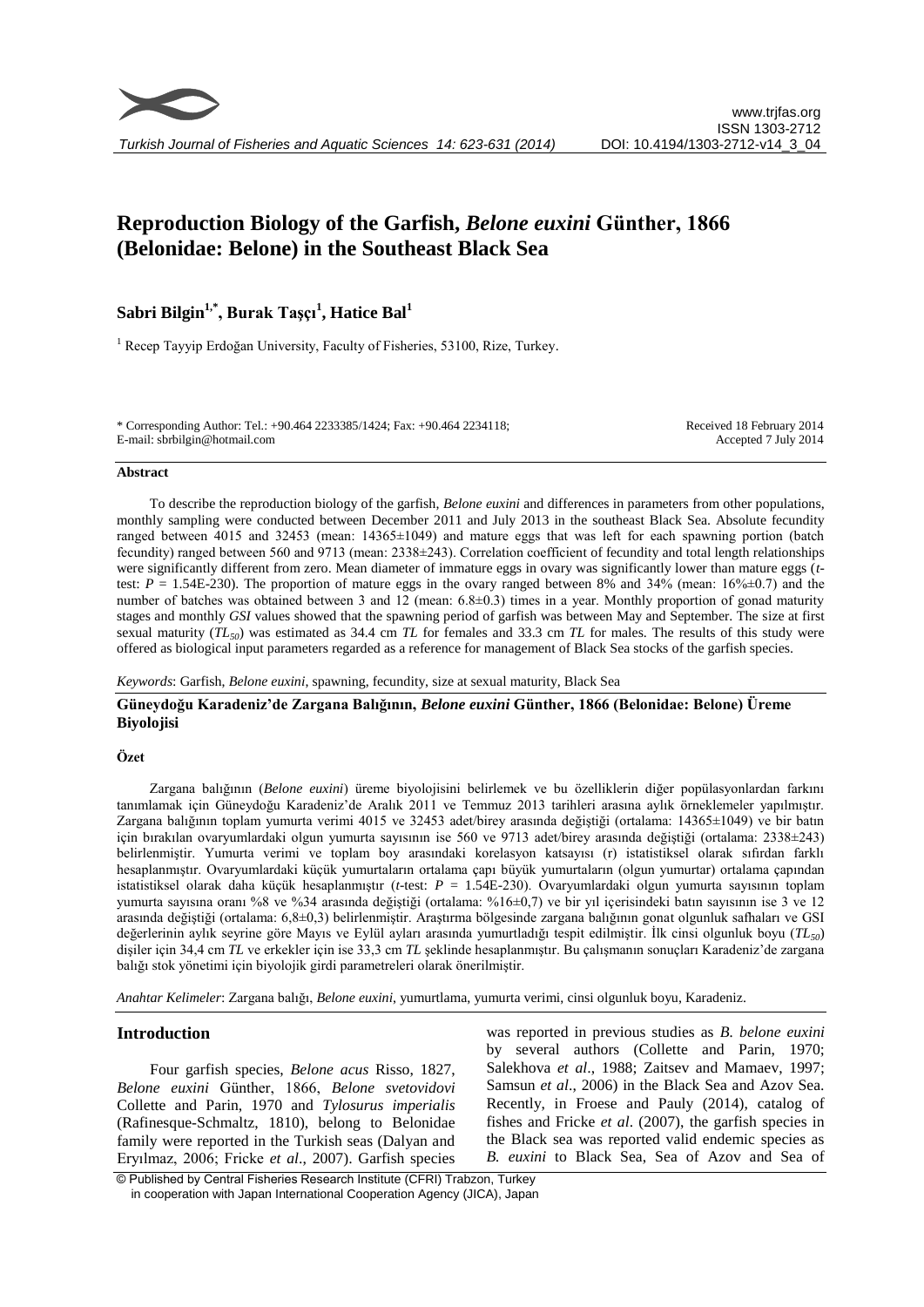Marmara. Above mentioned four garfish species' average annual catch is about 442.2±34.12 tons (between 232-661 tons) (TUIK, 2001-2012) for last decades in Turkey.

The first detailed studies on reproduction properties of *B*. *belone* such as spawning time and gonad maturity stages was carried out by Dorman in Courtmacsherry Bay in the Southern Ireland (Dorman, 1989) and from Strömstad on the west coast to Västervick in the Baltic Sea (Dorman, 1991). After the studies of Dorman, reproduction biology of *B*. *belone* such as spawning time, size at sexual maturity and fecundity were studied between January 2003 and December 2008 in the eastern part of the middle Adriatic Sea (Zorica *et al*., 2011). Embryonic and larval development of *B. belone* was also studied under laboratory conditions (Dulčić *et al*., 2009; Kužir *et al*., 2009). Spawning time based on gonadosomatic index and fecundity of *B. belone* was studied in the Turkey's Aegean Sea coasts by Uçkun *et al*. (2004) and in the Bosporus by Yüce (1975). Moreover, only one study of *B. euxini* spawning time and absolute fecundity features was carried out for population in the middle Black Sea (Samsun *et al*., 2006). However, no knowledge existed on size at first maturity of *B. euxini* in the Black Sea. The objective of the present study was to provide new findings on annual number of spawning of this species, also to present some details estimation on the size at sexual maturity necessary for the introduction of suitable management plans for garfish small scale fisheries in the Anatolian coast of the Black Sea and to assess the differences in these parameters in other populations of the different geographical region.

# **Materials and Methods**

#### **Study Area and Sampling**

Samplings were conducted monthly between December 2011 and July 2013 except for August from the Rize coasts, in the southeast Black Sea (Figure 1). 17 sampling were conducted some months by garfish encircling nets with 21 mm mesh size during the study period (2011: 2 sampling in December, 2012: 2 sampling in January and October, 1 sampling in February, September, November and December, 2013: 2 sampling in January and March, 3 sapling in February). In other months, garfish specimens were obtained from garfish fishermen fishing with commercial garfish encircling nets with 21, 22 and 23 mm mesh sizes. In the warmer part of the year (May - July) due to absent of garfish species which are not creating schools in this area at that time, no garfish catches were obtained. Furthermore, because of the fact that the commercial garfish fishing was completely finished in summer months in the study area, and so garfish specimens for this study



**Figure 1.** Study site off Rize coast, Black Sea. Shaded areas indicate the sampling sites.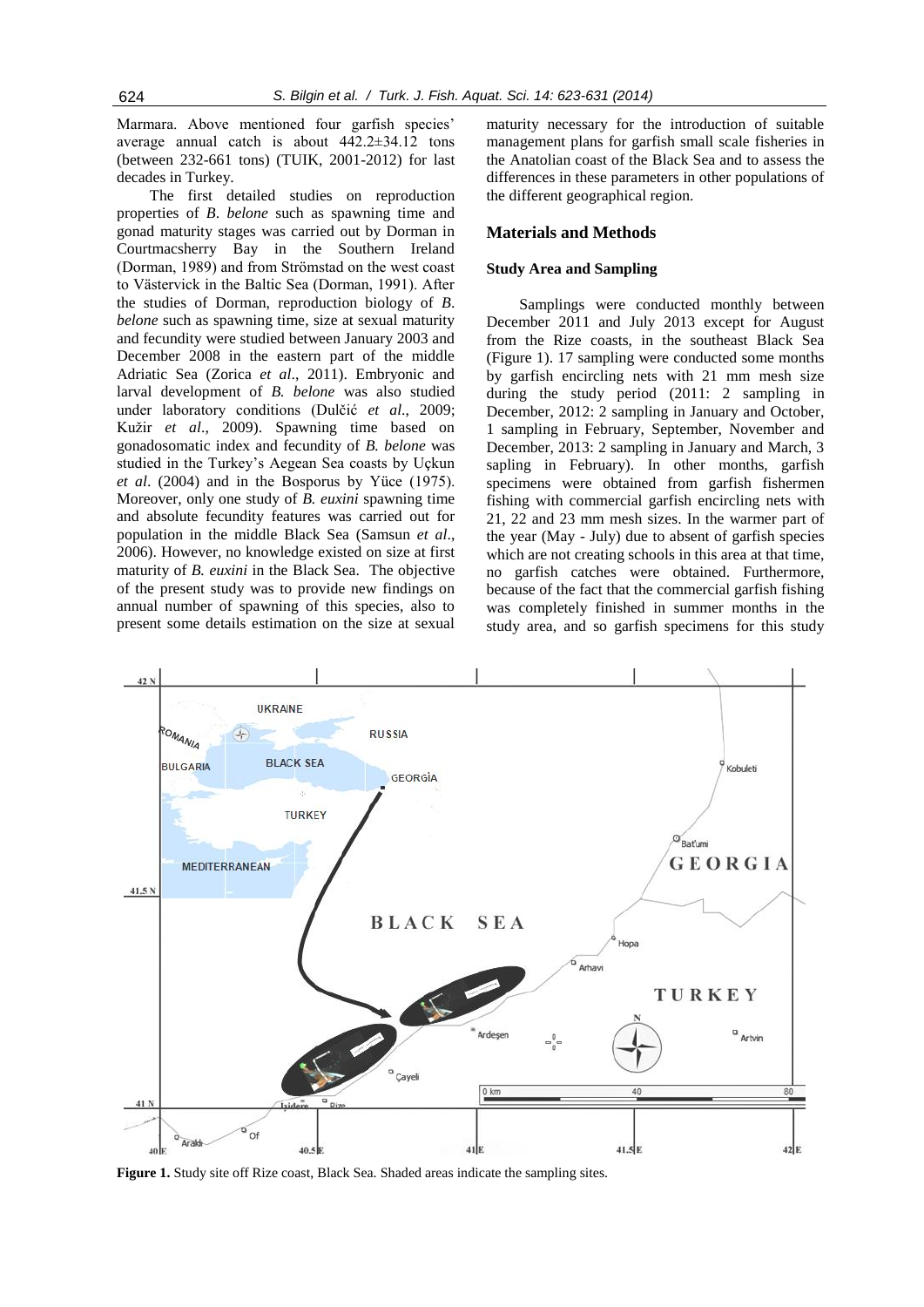were obtained from fisheries of the red mullet and whiting bottom set trammel nets in May 2012, May, June and July 2013. Moreover, no garfish specimens were obtained in August during the study period.

#### **Reproduction Biology**

# **Gonad Maturity and Spawning Time**

The maturity stages of *B. euxini* specimens were determined within five categories, based on morphological characteristics of the ovaries and testes, modified by Dorman (1989): stage 1: virgin or immature, stage 2: early developing and resting, stage 3: mature, stage 4: ripe, and stage 5: recently spent.

The spawning period was graphically determined for both sexes by the monthly variation of mean values of the gonadosomatic index (*GSI*) as:

$$
GSI = \frac{Wg}{W} \times 100,
$$

where,  $W_{\varrho}$  is gonad weight (g), W is total garfish weight (g).

# **Fecundity**

A total of 46 mature ovaries with stage 3 and 4 were used for fecundity estimation. The mature ovaries were cut longitudinally and fixed separately in Gilson's fluid (Davenport, 1960). The ovaries were regularly vigorously shaken about 60 days to remove the eggs from the membranes. To calculate of total (absolute) fecundity and batch fecundity, the ovaries were than processed as described by Dorman (1991).

Total fecundity was calculated using gravimetric methods as follows:

$$
F=\frac{n^*G}{g},
$$

where, *F* is total fecundity, *n* is eggs number of fish gonad subsample, *G* is fish gonat weight (g) and *g* is subsample gonad weight of fish gonad (g).

The average number of eggs (absolute fecundity) that are left for each spawning portion was calculated (Avşar, 2005) as:

$$
\overline{N} = \sum_{i=1}^m \left( \left( \frac{n_i * G_i}{g_i} \right) * \left( \frac{1}{m} \right) \right),
$$

where,  $N$  is the average number of eggs that are left for each spawning portion,  $n_i$  is eggs number of  $i$  th fish gonad subsample,  $G_i$  is  $i$  th fish gonat weight (g),  $g_i$  is subsample gonad weight of *i* th fish gonad, *m* is number of examined garfish gonads.

The average number of spawning frequency was calculated (Avşar, 2005) as follows:

$$
\overline{NB} = \sum_{i=1}^{m} \left( \frac{TF_i}{ME_i} \right) * \left( \frac{1}{m} \right),
$$

where, *NB* is the average number of spawning in a year, *TF<sup>i</sup>* is the total number of eggs in the *i th* fish ovary (number of small and large sized eggs) and *ME<sup>i</sup>* is the total number of matured eggs in the *i th* fish ovary (number of large sized eggs) and *m* is number of examined gonads.

Percent of small sized eggs (*PS*) and large sized eggs (*PL*) in ovary was calculated as:

$$
PS = \frac{F_s}{F_{s+l}} * 100
$$
,  $PS = \frac{F_l}{F_{s+l}} * 100$ ,

where,  $F_{s+l}$  is number of small plus large sized eggs in ovary,  $F_s$  is number of small sized eggs in ovary and  $F_l$  is the number of large sized eggs in ovary.

Comparison of the difference of correlation coefficient from zero *t-*test (Snedecor and Cochran, 1989) was calculated as:

$$
t=\frac{r^*\sqrt{(n-2)}}{\sqrt{(1-r^2)}},
$$

where, *n* is the number of garfish used in the computation and *r* is correlation coefficient. The value of correlation coefficient is different from zero if *t* value is greater than the tabled *t* values for n-2 degrees of freedom.

Egg size diameter of 5-15 eggs for each ovary was measured using a Nikon SMZ1000 mark stereomicroscope with a Nikon DSFI1 digital camera connected to a computer. Eggs were separated into two groups according to size (small: immature and large: mature) and these eggs was performed for fecundity analyzes. Size frequency distributions analyze for small and large sized eggs were conducted using Kolmogorov-Smirnov two-sample test. Comparison of the mean diameter of eggs between two groups was also performed using t-test performed with the software package PAST version 2.14 (Hammer *et al*., 2001).

Fecundity-total length relationship (Avşar, 2005) was estimated as:

$$
F=a*TL^b,
$$

where,  $F$  is the fecundity,  $TL$  is the total length (cm), *a* is the intercept, and *b* is the slope of the regression line.

#### **Size at Sexual Maturity**

Size at sexual maturity was determined from female and male by calculating the proportion of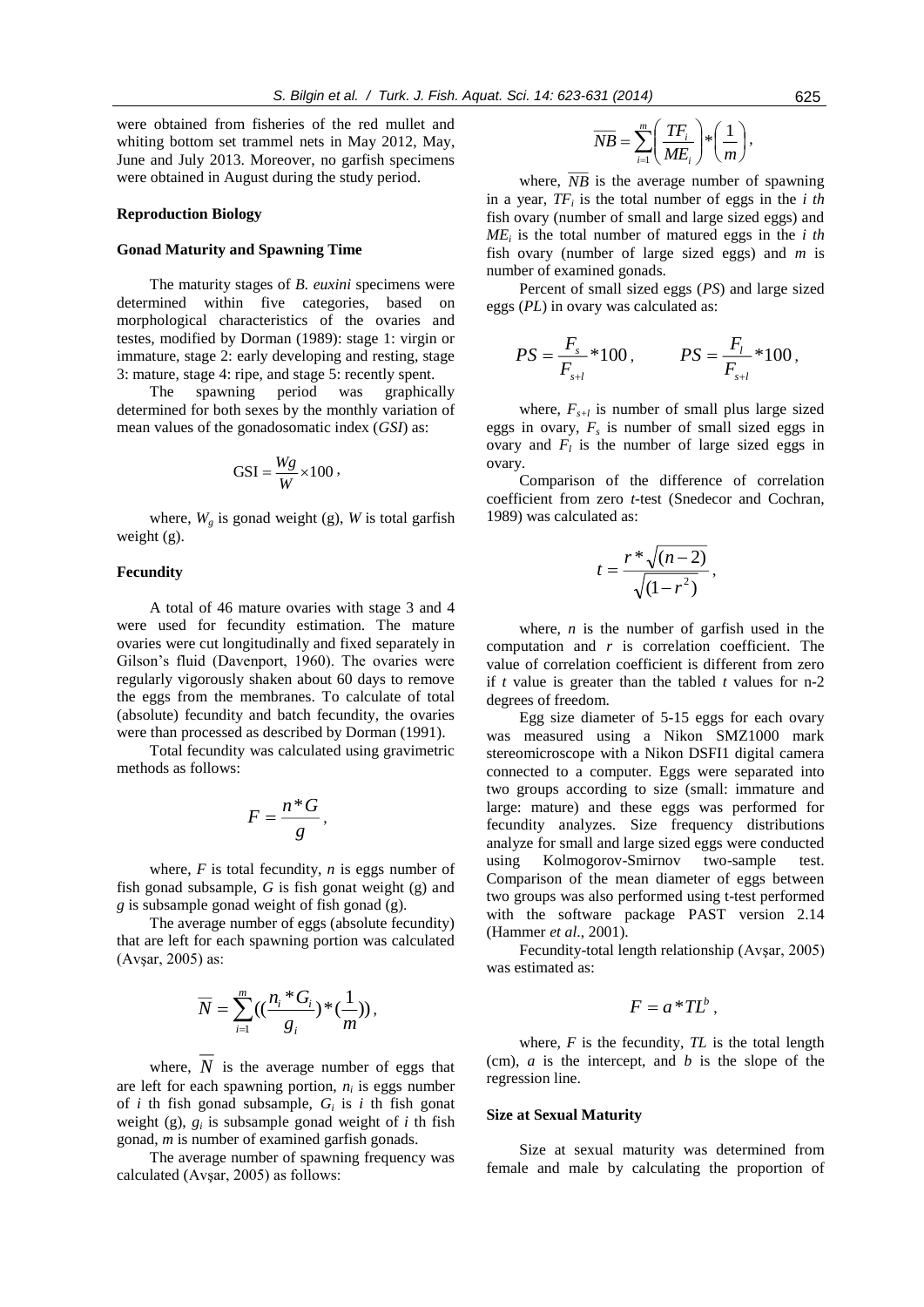mature female and male in 2 cm size classes in the breading period. Individuals with stage 3, 4 and 5 in the gonad development stage were considered to be mature (Dorman, 1989; Zorica *et al*., 2011). The proportion of mature female and male by size were fitted to the logistic equation:

$$
P = \frac{1}{1 + e^{a + bTL}}
$$

,

where, *P* is the proportion of mature female or male, *a* and *b* are the coefficients of the equation, and *TL* is the total length. Size at sexual maturity (*TL50*), corresponding to 50% of males and females that have reached first sexual maturity, was calculated from - (*a*/*b*).

#### **Results**

#### **Length Structure**

A total of 1211 garfish (618 female, 593 male) were examined between January 2012 and July 2013. The total length of female ranged 24.7 and 65.1 cm and the total length of male ranged between 22.2 and 55.3 cm. The mean total length of female (mean 39.10 $\pm$ 0.248 cm) was significantly (*t* test:  $P = 9.41E$ -31) greater than the mean total length of male (mean 35.2±0.209 cm). Size frequency distribution were also significantly different (Kolmogorov-Smirnov twosample test:  $d = 0.29178$ ,  $P = 3.95E-23$ ) between female and male.

#### **Fecundity**

Number of small, large sized and combined eggs in ovary (fecundity) and total length relationships were showed in Figure 2, separately. A total of 46 garfish total length ranged between 33.4 and 62 cm (mean:  $43.0\pm0.9$  cm) were used for fecundity estimation. Total fecundity (small plus large sized eggs) ranged between 4015 and 32453 (mean: 14365±1049). Small sized eggs ranged between 3447 and  $27527$  (mean:  $12037\pm860$ ) and large sized eggs that was left for each spawning portion ranged between 560 and 9713 (mean: 2338±243). Correlation coefficients of the fecundity and total length relationships were significantly different from zero. Fecundity and total length relationships were estimated as follows:

Small plus large sized eggs:  $F_{s+i}$ =53.431 $TL^{1.4598}$  ( $r^2$ =0.1673,  $n = 46$ ,  $t = 3.2581$ , P<0.01)

Small sized eggs:  $F_s = 69.381 \, T L^{1.344}$  ( $r^2 = 0.1453$ , n = 46, *t* = 2.9585, P<0.01)

Large sized eggs:  $F_l = 1.2314TL^{1.9635}$  ( $r^2 = 0.2207$ , n = 46, *t* = 3.9989, P<0.01).

#### **Egg Size**

Diameter of small sized eggs ranged between 380 and 1310 µm (mean: 1820.2±14.81 µm) and diameter of large sized eggs ranged between 1420 and 3410 µm (mean: 1720.9±319.30 µm). Mean diameter of small sized eggs was significantly lower than large sized eggs (*t*-test:  $P = 1.54E-230$ ) and size frequency distributions were also significantly different between small and large sized eggs (Kolmogorov-Smirnov two-sample test;  $d = 1$ ,  $P = 2.593E-120$ .

#### **Annual Number of Batches**

The proportion of small sized eggs in the ovary ranged between  $66\%$  and  $92\%$  (mean:  $84\% \pm 0.7$ ) and the proportion of large sized eggs in the ovary ranged between 8% and 34% (mean: 16%±0.7) (Figure 3). The number of batches was also calculated between 3 and 12 (mean:  $6.8\pm0.3$ ) times in a year during the spawning period.

#### **Spawning Time and Gonad Maturity**

Monthly proportions of gonad maturity stages are showed in Figure 4. A total of 1211 garfish (618 female and 593 male) were used for gonadosomatic index and maturity stages estimation. The stages 1 and 2 appeared generally between September and April for both sexes and stages 3 and 4 appeared generally between March and July for female and mostly between February and April with a small ratio in June and July for male. Recently spent stage was observed in two female individuals collected in July.

Looking at the monthly changes in *GSI* values variation (Figure 5), one peak of *GSI* values were clearly exhibited in May 2012 and 2013 and then *GSI* values decreased until July 2013 and reached the lowest level in September 2012 for both female and male. This monthly fluctuation of *GSI* values showed that the spawning period of garfish was between May and September in the study area.

#### **Size at Sexual Maturity**

Size at sexual maturity was estimated from 176 female of which 131 were mature and from 100 male of which 51 were mature. Total length of mature females ranged between 29.1 and 62.1 cm (mean: 41.6±0.61 cm) and between 29.7 and 55.3 cm (mean:  $39.1 \pm 1.14$  cm) for males. Length at first maturity for males and females are shown in Figure 6. The relationship between total length and proportion of mature males and females were estimated as follows:

$$
P = \frac{1}{1 + e^{14.668 - 0.4409^{\circ}TL}}
$$
 (males)  

$$
P = \frac{1}{1 + e^{8.7456 - 0.254^{\circ}TL}}
$$
 (females).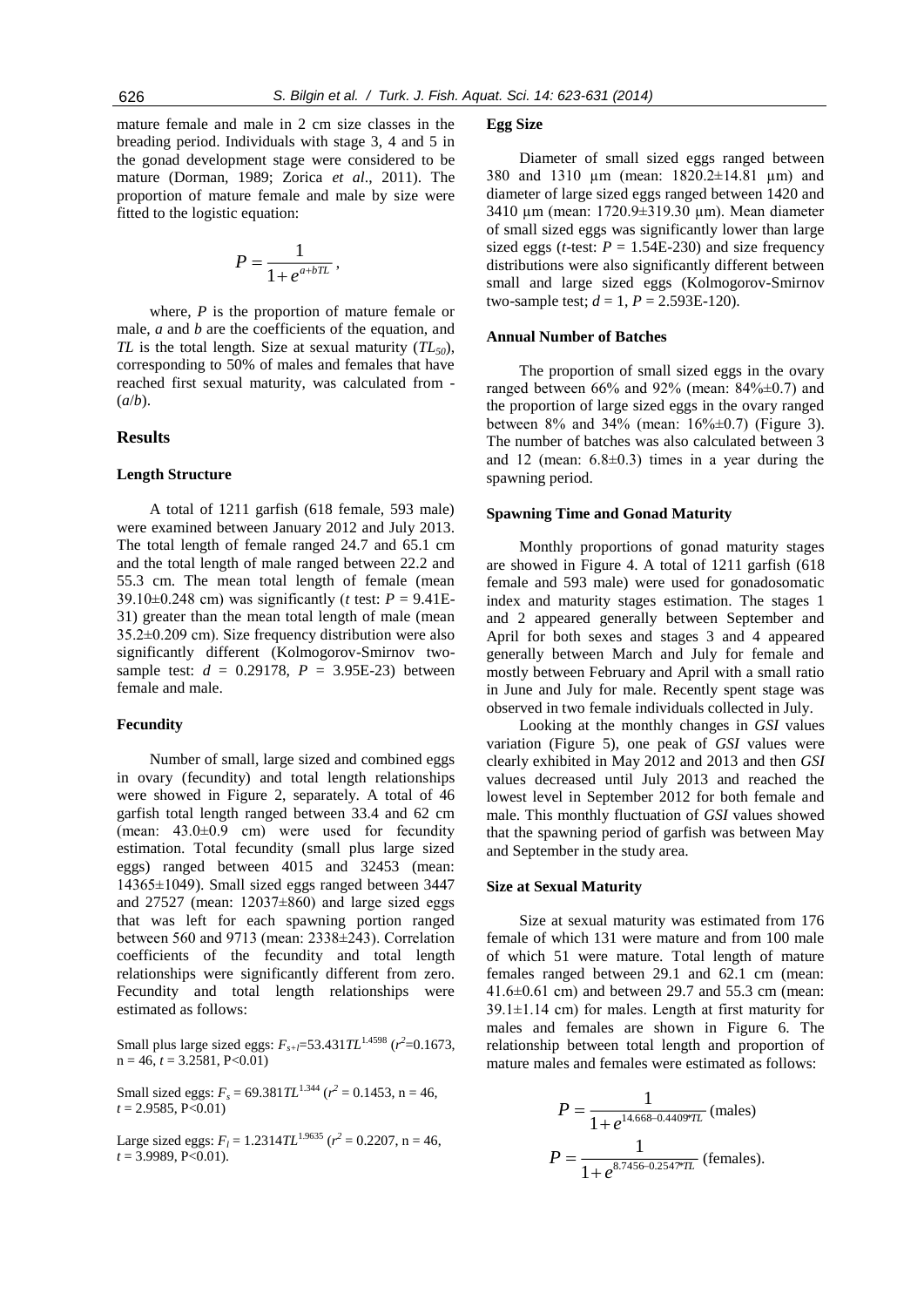

Figure 2. Fecundity and total length relationships of garfish in the Black Sea.



**Figure 3.** The proportion of small (immature) and large (mature) sized eggs in the ovary and total length relationships of garfish specimens in the Black Sea.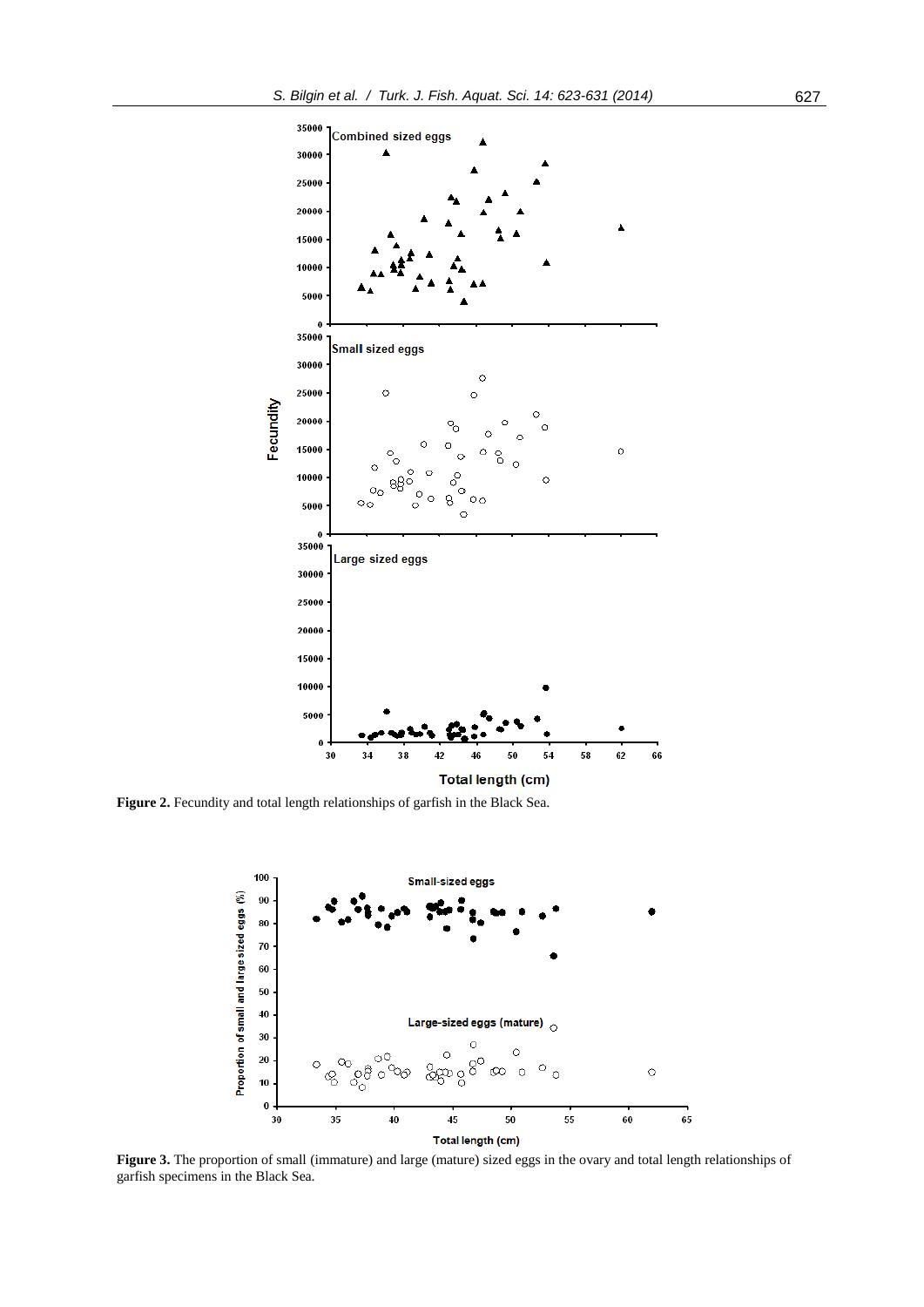

**Figure 4.** Monthly variations of ovary (female) and testis (male) maturity stages of *Belone euxini* between January 2012 and July 2013 in the Black Sea.



**Figure 5.** Monthly variations of gonadosomatic index of female, male and combined garfish specimens between January 2012 and July 2013 in the Black Sea.

So, females reached its first maturity at total body length of 34.4 cm and males at 33.3 cm (Figure 6).

# **Discussion**

Data concerning population dynamics details such as length and age structure, sex ratio, growth and mortality rate of *B. euxini* have been published (Bilgin *et al*., 2014), while data describing this species'

reproduction biology such as fecundity and egg size, fist maturity size, spawning time and annual number of spawning are presented here.

# **Fecundity and Egg Size**

Total fecundity, batch fecundity and eggs diameters of garfish species obtained different geographical regions are showed in Table 1. The largest egg diameter for *B. belone* was reported as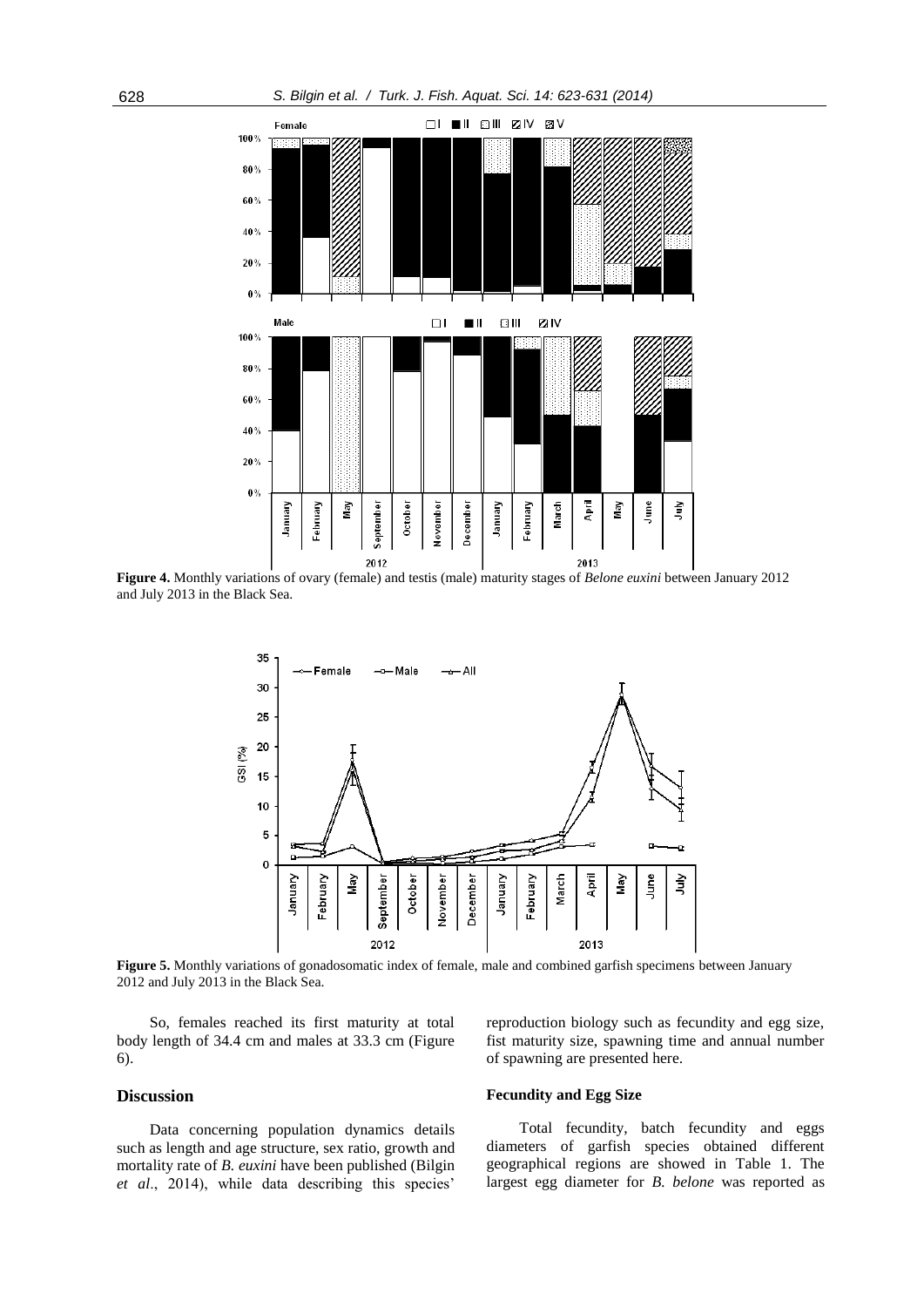

**Figure 6.** Size at 50% sexual maturity for female and male garfish specimens in the Black Sea.

**Table 1.** Comparison of fecundity and egg size (minimum-maximum and mean ± standard error values) of *Belone belone* and *B. euxini* from different geographical areas. Total fecundity: total number of eggs (small and large sized eggs) in the ovary. Batch fecundity: the number of eggs spawned (mature eggs) in each batch

| Author                      | Locality         | <b>Species</b> | Total<br>fecundity | Batch<br>fecundity | Egg diameter $(\mu m)$ |                  |
|-----------------------------|------------------|----------------|--------------------|--------------------|------------------------|------------------|
|                             |                  |                |                    |                    | Small and large        | Large sized      |
|                             |                  |                |                    |                    | sized eggs             | eggs             |
| Uckun et al. (2004)         | Aegean Sea       | B. belone      | 1066-20446         |                    | 400-4000               |                  |
|                             |                  |                | (7780)             |                    | (1840)                 |                  |
| Dorman (1991)               | Atlantic Sea     | B. belone      | 2193-10804         |                    |                        |                  |
| Zorica et al. $(2011)$      | Adriatic Sea     | B. belone      | 8319-53534         |                    |                        | 1223-4283        |
|                             |                  |                | (23595)            |                    |                        | $(2269 \pm 332)$ |
| Samsun <i>et al.</i> (2006) | Black sea        | B. euxini      | 8460-51694         | 353-4711           |                        |                  |
|                             |                  |                | $(24088 \pm 184)$  | $(1242 \pm 843)$   |                        |                  |
| Present study               | <b>Black Sea</b> | B. euxini      | 4015-32453         | 560-9713           |                        | 1420-3410        |
|                             |                  |                | $(14365 \pm 1049)$ | $(2338\pm 243)$    |                        | $(1721 \pm 320)$ |

4000 µm (mean: 1840 µm) in the Aegean Sea (Uçkun *et al*., 2004) and 4283 µm (mean: 2269±332 µm) in the Adriatic Sea (Zorica *et al*., 2011). The average diameters of newly spawned eggs of *B. belone* caught in the Karin Sea (middle Adriatic Sea) was also reported as 3071.9±75.73 µm at 19.4ºC and 22.3ºC temperature (Dulčić *et al*., 2009), this result was naturally higher than average size of mature egg yet not spawned. In the present study, the largest egg diameter for *B. euxini* was recorded as 3410 µm (mean:  $1721 \pm 320 \mu m$ ). The egg size results indicating that *B. euxini* had lower egg diameter than *B. belone*. Fecundity for *B. belone* was reported between 1066 and 20446 oocytes per ovary (mean: 7780) in the Aegean Sea (Uçkun *et al*., 2004), between 2193 and 10804 oocytes per ovary in the Atlantic Sea (Dorman, 1991) and from 8319 to 53534 oocytes per ovary (mean: 23595) in the Adriatic Sea (Zorica *et al*.,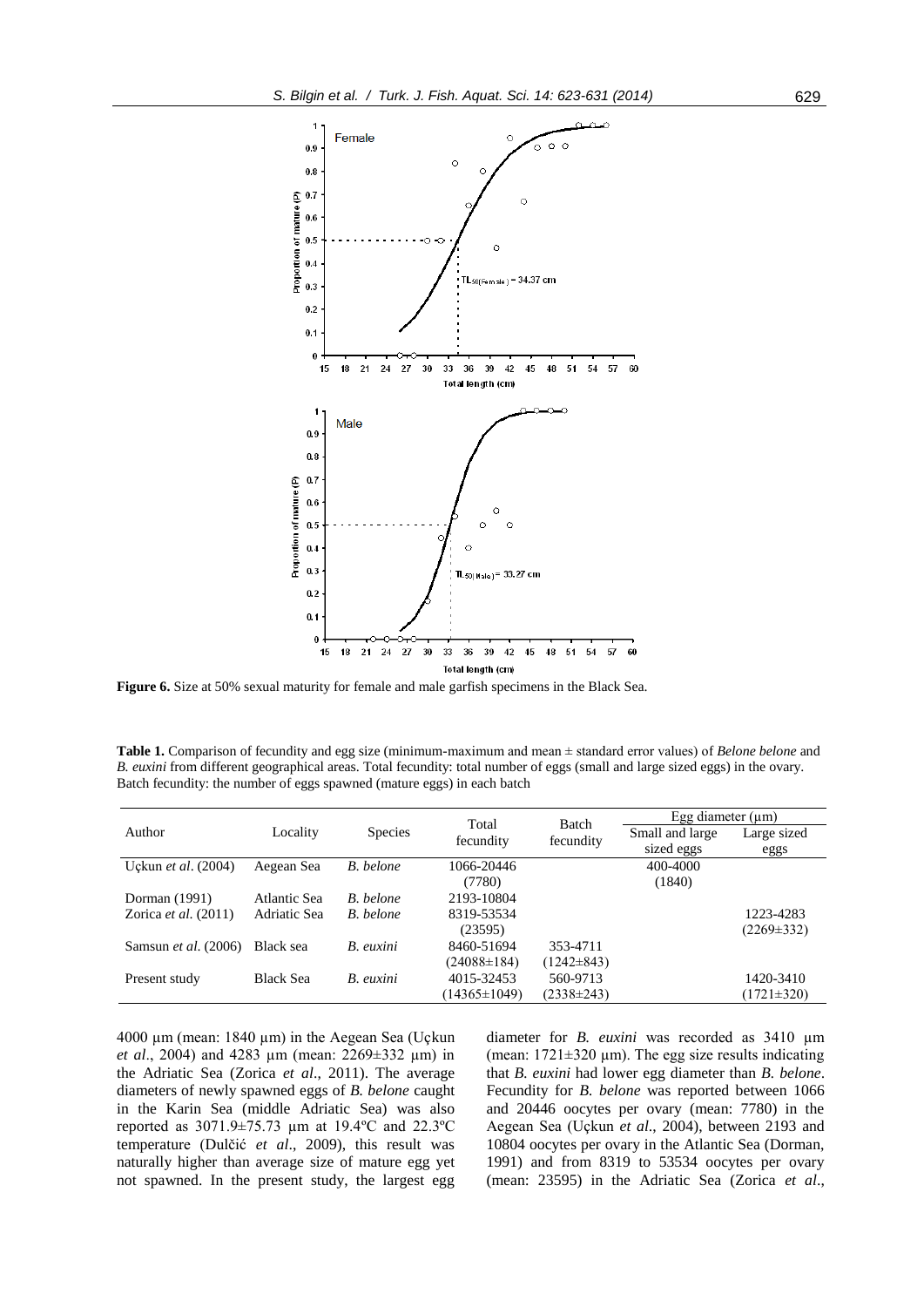2011). Moreover, fecundity for *B. euxini* was reported as 51694 oocytes per ovary in the Black Sea (Samsun *et al*., 2006). Fecundity is a phenotypic character that is affected in different ways and intensities by specific features of different environments (Hines, 1991) and its variation among species may enable species coexistence (Nazari *et al*., 2003). Egg size is also an important diverse life history characteristic of species. On the one hand, eggs size and fecundity can be change due to size and age of brood stock individuals. As fecundity is a size dependent parameter, it is possible that the differences concerning fecundity among the geographical regions could be explained by the size of the garfish in each region (Zorica *et al*., 2011).

Our data on egg size and fecundity showed that individual female produce 3 and 12 (mean:  $6.8\pm0.3$ ) batches of eggs during the spawning period and the proportion of large sized eggs (mature eggs) in the ovary ranged between 8% and 34% (mean: 16±0.7%). When total fecundity of *B. belone* divided by batch fecundity, female individuals produce 11.32 and 23.6 (mean 18.99) batches of eggs during the spawning period in the Adriatic Sea (Zorica *et al*., 2011). These results may be indicating that garfish species such as *B. euxini* and *B. belone* are batch spawner and spawning continuous during the spawning season. These results also should be supported by eggs and larvae surveys studies on the garfish species in the Black Sea. Also, Gürcan (2012) firstly reported 10 mm total length a garfish larvae in June 2012 off Sinop coast in the Black Sea that supported our results.

### **Spawning Season**

Temperature is one of the most important environmental factors that influence the reproduction activity, embryonic and larval development and growth of fish (Avşar, 2005). Seasonal change in temperature has a profound effect on reproduction in fish species and increasing temperatures provoke reproductive development in spring spawning species, and falling temperatures stimulate reproduction in autumn spawners (Pankhurst and Munday, 2011). The spawning season of *B. belone* was reported over 6 months in the early winter-spring period between December and May in the eastern part of the middle Adriatic Sea (Zorica *et al*., 2011), between May and June in Courtmacsherry Bay in the Southern Ireland from Strömstad on the west coast to Västervick in the Baltic Sea (Dorman, 1989; 1991), between April and August in the Turkey's Aegean Sea coasts (Uçkun *et al*., 2004). It was also reported for *B. euxini* over 5 months between April and August in the Bosporus (Yüce, 1975) and between May and September off Sinop peninsula in the Black Sea (Samsun *et al*., 2006). According to our results, monthly changes of *GSI* and maturity stages of female and male showed that annual spawning cycle of *B. euxini* was between

May and September off Rize coast in the Southeast Black Sea. The differences of garfish spawning season among different geographical regions may be due to differences environmental factors especially temperature and salinity (Zorica *et al*., 2011).

#### **Size at Sexual Maturity**

Size at sexual maturity is one of the important parameters that can be used in defining minimum mesh and landing size. In the previous studies there are no findings include size at sexual maturity for the Black Sea garfish stocks. But, Samsun *et al*. (2006) speculated that, size at sexual maturity of *B. euxini* was 38.6 cm TL off Sinop peninsula in the middle Black Sea. Moreover, it was reported for *B. belone* as 31.5 cm TL for female and 28.0 cm TL for male in the Adriatic Sea (Zorica *et al*., 2011). Our results were higher than Adriatic Sea and slightly lower than middle Black Sea. Different results on size at sexual maturity may be due to different length composition which used to size at maturity calculation and different fishing pressure levels among the researcher areas.

The results of this study could be used as biological input parameters regarded as a reference (e.g., minimum fish size: 35 cm total length, closed season: between May and July) for management of Black Sea stocks of this species.

#### **Acknowledgement**

This study was supported by Recep Tayyip Erdoğan University with project number 2012.103.03.3.

### **References**

- Avşar, D. 2005. Balıkçılık biyolojisi ve popülasyon dinamiği. Nobel Kitabevi, Adana, 332 pp.
- Bilgin, S., Taşçi, B. and Bal, H. 2014. Population dynamics of the garfish, *Belone euxini* (Belonidae: Belone) from the south-east Black Sea. Journal of the Marine Biological Association of the United Kingdom. doi:10.1017/S0025315414000769.
- Collette, B.B. and Parin, N.V. 1970. Needlefishes (Belonidae) of the eastern Atlantic Ocean. Atlantide Report No: 11: 7- 60.
- Dalyan, C. and Eryılmaz, L. 2006. Two new fish records from Turkish coast of the Eastern Mediterranean: the garfish, *Belone svetovidovi* Collette and Parin, 1970; the Spiny gurnard, *Lepidotrigla dieuzeidei* Audoin in Blanc and Hureau, 1973. Journal Black Sea/Mediterranean Environment, 12: 155-158.
- Davenport, H.A. 1960. Histological and histochemical techniques, W.B. Saunders Co., London, UK. 401 pp.
- Dorman, J.A. 1989. Some aspects of the biology of the garfish *Belone belone* (L.) from southern Ireland. Journal of Fish Biology, 35: 621-629.
- Dorman, J.A. 1991. Investigations into the biology of the garfish, *Belone belone* (L.) in Swedish waters. Journal of Fish Biology, 39: 59-69.